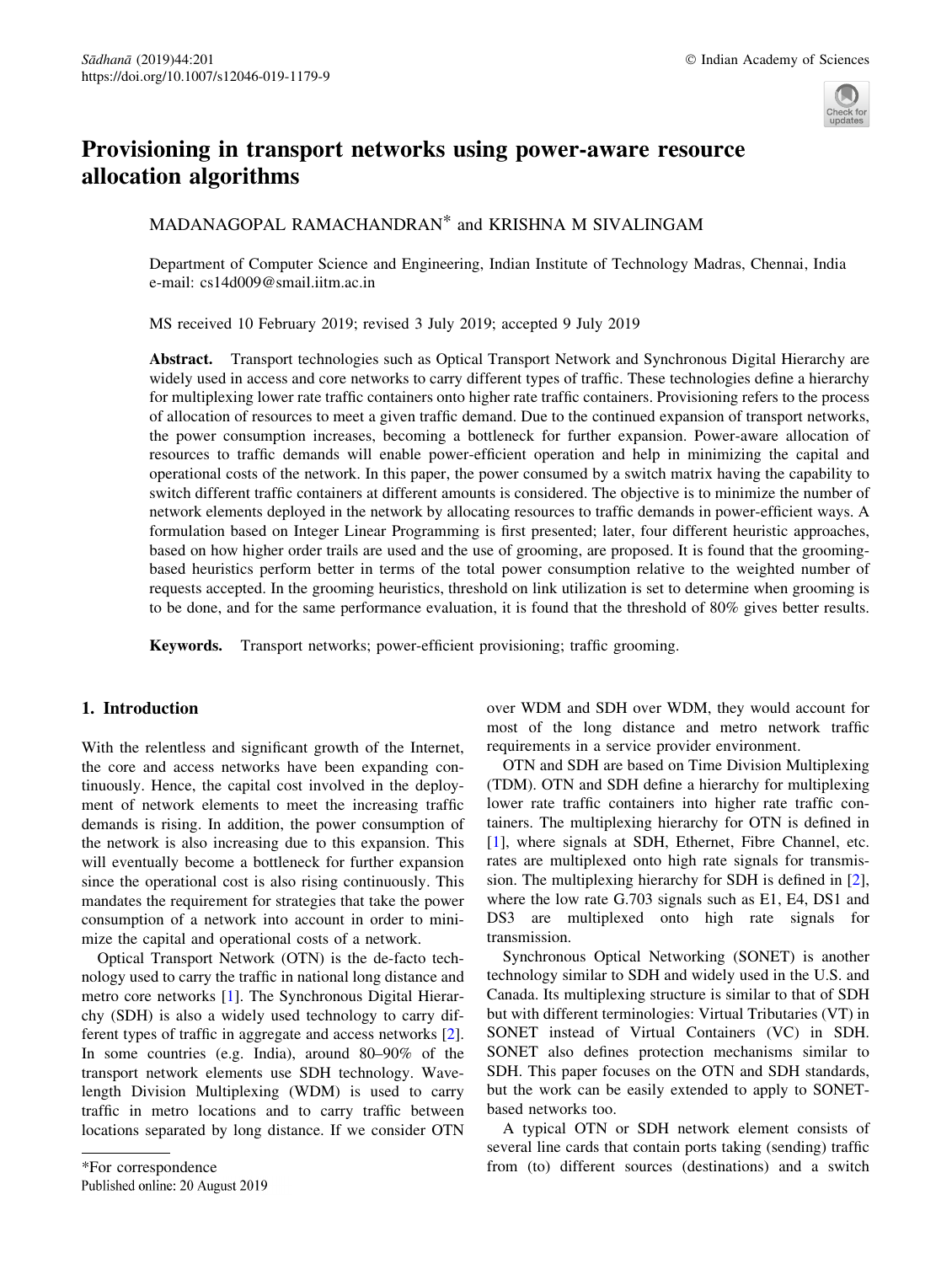matrix that switches the traffic among the line cards. Some of the traffic is added or dropped while the rest are passed through. Switch matrix is one or more cards (possibly with backup), which store the cross-connections in circuit-switched transport networks. Switch matrices come with a configured switching capacity, which cannot be exceeded.

The term provisioning refers to the process of allocation of resources to meet a given traffic demand. The focus of this paper is on the design of algorithms for allocating resources to traffic demands in power-efficient ways in transport networks. This is a practical problem given that OTN-over-WDM and SDH-over-WDM are widely used as the underlying transport network by many service providers and also since power is a premium resource in such a network. This problem and the proposed approach is an extension of our earlier work published in COMSNETS 2017 [3], which focussed on a similar approach for SDHover-WDM networks. The problem formulation proposed in [3] has been generalized to support any general transport technology that defines a multiplexing hierarchy such as OTN.

As specified in [3], the amount of traffic between a given source and destination is often the input to a resource allocation algorithm that finds an efficient way of allocating resources that satisfy the given demand. This determines the amount of traffic that is added/dropped at a location or a site. This in turn determines the number of ports of different rates that is required at a location or a site. The switch matrix plays an important role in the power consumed at a location or a site since the amount of traffic that needs to be switched determines the number of network elements required at a location or a site. Since OTN and SDH define different traffic rate containers and a multiplexing hierarchy, the switch matrix specification is in terms of the capability to switch the traffic containers at different amounts.

As specified in [3], since the objective is to minimize the power consumed at a location or a site, the power consumed by a switch matrix and the power consumed by the add/drop tributary OTN or SDH ports are taken as the primary parameters and based on this, an Integer Linear Programming (ILP) model is developed. The model also takes into account the power consumed by the line side ports and amplifiers when the OTN or SDH traffic is carried over a WDM network. Since the problem is NP-Complete, four heuristic algorithms for resource allocation are proposed to handle large networks.

Since the switch matrix that performs switching at higher order layer (ODU-2 in OTN and VC-4 in SDH) consumes less power than equivalent switch matrix at lower order, grooming of multiple lower order signals is performed to reduce the power consumption. A new heuristic based on end-to-end traffic grooming is proposed in this paper, which performs better when compared with the other three heuristics that we have proposed in [3]. The other change with respect to [3] is that the performance evaluation is carried out for different values of grooming threshold in this paper. This threshold applies to the grooming heuristic (GH1) proposed in [3] and the new grooming heuristic (GH2) proposed in this paper, and it is found that grooming performed at threshold of 80% and above gives better results in terms of total power consumption. GH1 proposed in [3] performs grooming on a per-link basis and GH2 proposed in this paper performs grooming on a more endto-end basis.

These algorithms can be used for resource allocation during the initial deployment of the network when the traffic demand patterns between different source and destination pairs are known. As manual or automatic provisioning does not take into account the power efficiency aspect during past provisioning, these algorithms can also be used to reorganize a network when the traffic demands between source and destination pairs are available.

The main contributions of the paper are summarized as follows: (i) an ILP formulation that considers switch matrix power consumption and add/drop tributary ports to minimize the total power consumption in a transport network; (ii) four heuristics for resource allocation based on how higher order traffic containers are used and the type of cross-connects that are created; (iii) performances of the heuristics are evaluated among themselves since to the best of our knowledge, there is no earlier work that considers switch matrix power consumption while allocating resources for demands.

The remainder of this paper is organized as follows. Section 2 gives details regarding related work. Section 3 describes the proposed model for power-efficient resource allocation algorithms for provisioning in OTN and SDH networks, and the problem formulation. Section 4 describes the heuristics proposed for power-efficient resource allocation algorithms for OTN and SDH networks. The performance of the algorithms is analysed in detail in section 5. Section 6 concludes the paper.

## 2. Background and related work

This section presents the relevant background and related work.

### 2.1 Transport network element architecture

A typical transport network element containing tributary cards with tributary ports, switch matrix, line cards with network side ports and WDM multiplexer/demultiplexer (mux/demux), and amplifier cards with amplifier ports, is shown in figure 1. The ports in the tributary cards interface with other network elements from which traffic is received and sent. The switch matrix performs the function of switching the traffic received between an input port and an output port within a network element. The line card converts the aggregate grey signal output into a coloured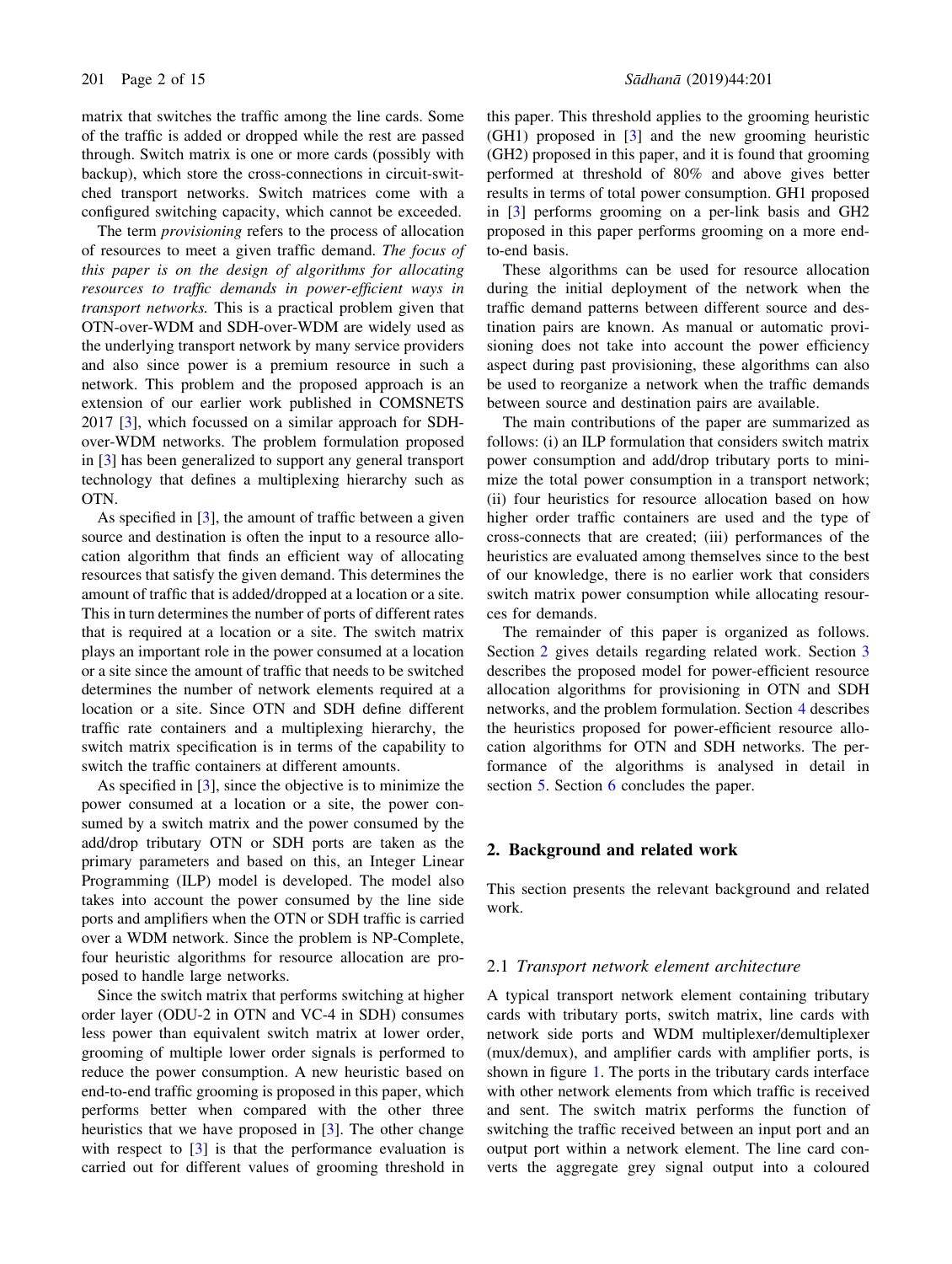

PARAA in Transport Networks

Figure 1. Transport network element.

optical channel that can be transmitted over a WDM segment. The mux/demux cards multiplex or demultiplex many such optical signals. The combined signal is amplified and sent over the optical cable by the amplifier card. This structure is a generalization of the one specified in [3]. The set of dashed lines indicate the traffic added/dropped in Tributary Card 1, which gets switched to Line Card 1 through the switch matrix. The set of dotted lines indicate pass-through traffic from Line Card 1 to Line Card M, which gets switched through the switch matrix.

The OTN operates at bitrates including 100 Gbps (OTU-4), 40 Gbps (OTU-3) and 10 Gbps (OTU-2). The SDH synchronous containers operate at bitrates including 155 Mbps (STM-1), 622 Mbps (STM-4), 2.488 Gbps (STM-16), 9.953 Gbps (STM-64), 39.812 Gbps (STM-256) and higher. The corresponding SONET synchronous payload envelope (SPE) capacities are denoted by OC-3, OC-12 and so on.

In the case of OTN, the input SDH, Ethernet, Fibre Channel or other technology traffic is transmitted over an OTN link by the process of mapping the data into different containers. Overhead bytes are then added to the container for operation and management to form optical data units, which are then multiplexed into the final OTN frame that gets transmitted over the OTN link. The different optical data units are denoted as ODU-0 (1.244 Gbps), ODU-1 (2.488 Gbps), ODU-2 (9.953 Gbps) and so on. Of these, ODU-j  $(j = 2, 3, 4)$  and above are called higher order rates, and ODU-j  $(j = 0, 1, 2)$  are called lower order rates.

As specified in [3], in the case of SDH, the input Plesiochronous Digital Hierarchy (PDH) or Ethernet or other technology traffic is transmitted over an SDH link by the process of mapping the data into different containers. Overhead bytes are then added to the container for operation and management to form VC, which are then multiplexed into the final SDH frame that gets transmitted over the SDH link. The different VC are denoted as VC-4 (150.336 Mbps), VC-3 (48.96 Mbps), VC-2 (6.848 Mbps), VC-12 (2.24 Mbps) and so on. Of these, VC-n  $(n = 1, 2, 3)$ are called lower order VC, and VC-n  $(n = 3, 4)$  are called higher order VC.

As specified in [3], the switching matrix of a transport network element comes with specification on the amount of traffic that it can handle, for different rate traffic containers. For example, a switch matrix could switch  $x$  VC-4s and y VC-12s. The power consumed by a larger switch matrix does not increase linearly with the amount of traffic switched by it. For example, the power consumed by a switch that switches  $2x$  VC-4s and  $2y$  VC-12s is not twice the power consumed by a switch matrix that switches  $x$  VC-4s and y VC-12s. Similarly, the power consumed by a switch matrix that switches one VC-4 is less than a switch matrix that switches 63 VC-12s even though the amount of traffic switched is equivalent. A similar behaviour is present in OTN switch matrices also.

Power-efficient provisioning in transport networks is different from the model for IP-over-WDM networks in the following ways:

- 1. Multiple data rates have to be considered in the traffic demand rather than a single data rate.
- 2. The power consumed by the switch matrix is the main parameter that is minimized.
- 3. The number of add/drop ports required and their power consumption have to be considered.

# 2.2 Path computation algorithms for SDH networks

Path computation algorithms taking into account the multiplexing hierarchy defined in SDH [2] have been proposed in [4]. The network is treated as a graph containing physical links and logical trails and weights are assigned to them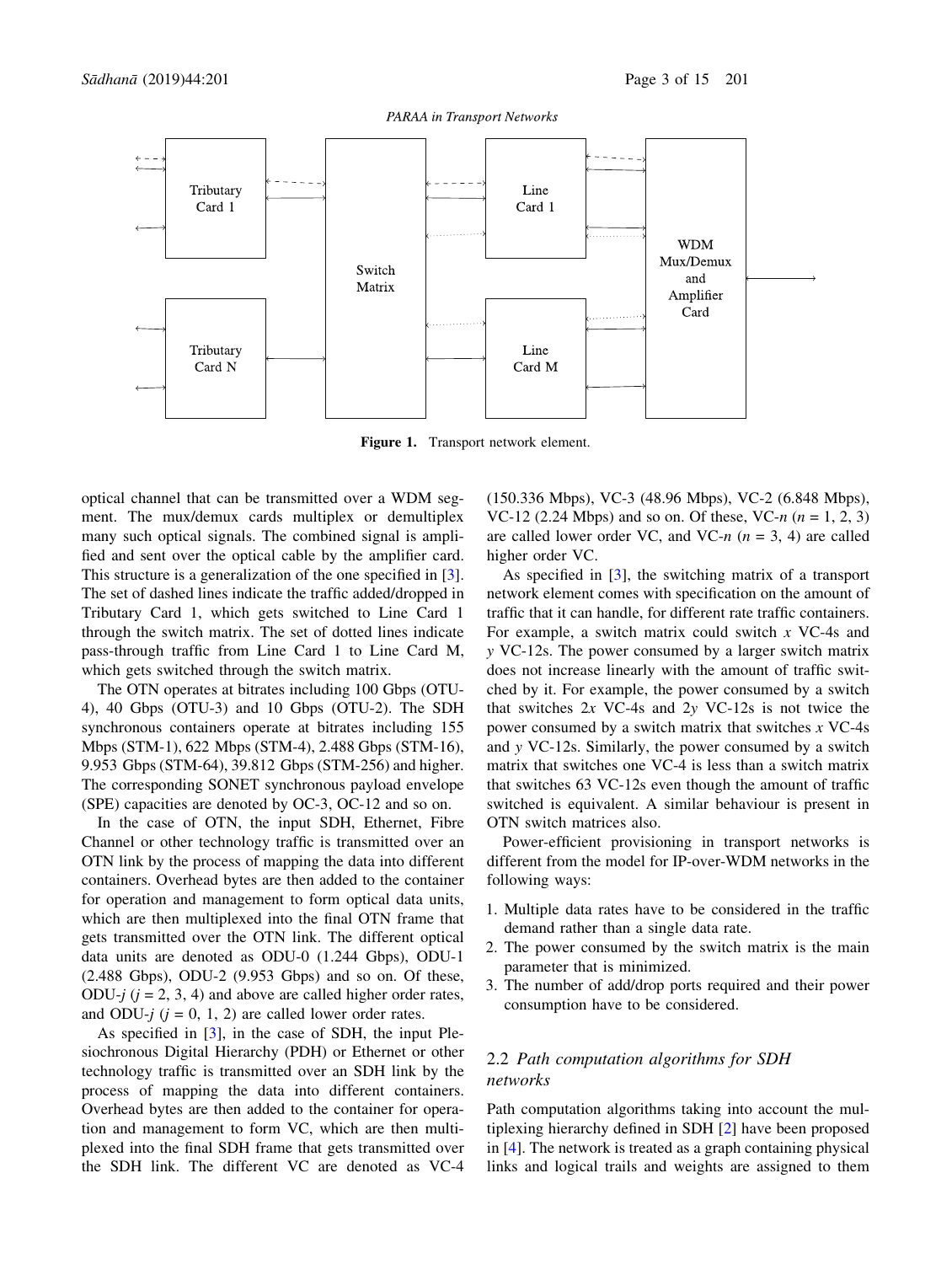before computing a path with the lowest cost. Trails are higher order VC-4 bearers used to multiplex and carry lower order signals like VC-3 and VC-12. Weights are assigned such that the trails are given higher preference to physical links so that existing trails are used wherever possible. In [5], path computation algorithms for dynamic service provisioning with protection and inverse multiplexing in SDH networks are proposed.

### 2.3 Energy-minimized design

A comprehensive survey of research for minimizing energy consumption in telecommunications optical networks is provided in [6]. It describes energy savings mechanisms in core, metro and access networks. In core networks, the various techniques employed are selectively turning off network elements, energy-efficient network design, energyefficient IP packet forwarding and green routing. It also lists the various standardization efforts and also works in data centres and applications.

In [7], an energy-minimized design for IP over WDM networks is proposed, where the number of IP router ports is found to be the major factor that determines the energy consumption and network cost. The energy consumed by the EDFAs and WDM transponders is also taken into account and a Mixed Integer Linear Programming (MILP) formulation is proposed. Since the problem is not tractable for large networks, two heuristics, namely direct bypass and multi-hop bypass, are proposed and it is found that the lightpath bypass strategies result in significant power savings.

Two network architectures namely IP over WDM and IP over OTN over WDM are studied in [8] for energy efficiency and it is shown that CAPEX optimized network results in minimum energy consumption. Also, it is shown that the architecture with the most cost efficiency is not always the one with the most energy efficiency and the network equipment cost is the dominating factor now for cost.

The problem of energy efficiency of mixed line rate (MLR) networks is studied in [9] where the trade-off between capacity and energy consumption is considered. The requirement is to find the optimum number of wavelengths at different data rates to support the given traffic demand and minimize energy consumption. A MILP model is developed for the problem and it is found that a MLR network performs better than a single line rate (SLR) network in terms of energy consumption.

Three heuristic approaches for reducing the power consumption in IP-over-WDM networks by switching off unused line cards are considered in [10]. MILP models using time-varying traffic demands are studied and the proposed heuristic approaches are evaluated and it is shown that most significant energy savings are achieved by monitoring lightpath utilization and switching off empty line cards and rerouting traffic in the IP Layer.

In [11], an approach for considering time-of-day network traffic variation for shutting down idle line cards in IP-over-WDM networks is proposed. MILP formulation for modelling the energy consumption of line cards and chassis of IP routers is proposed under static traffic demand in a time period. It is shown that shutting down entire chassis together with line cards results in more energy savings.

The optimal formulation of lifetime-aware network problem is presented in [12], where the link lifetime in IP network is managed through the sleep mode effects. The optimal solution to the problem and a heuristic are presented and it is found that the proposed approach performs better when compared with other approaches, which do not consider lifetime decrease due to power state change.

The network design problem with demand uncertainty is studied in [13], where robust optimization is used for network planning. It is stated that robust optimization, which is used when there is uncertainty in input parameters, can be applicable for integration in network planning tools. Two applications of the problem, namely multi-layer network design and mixed-line-rate network design, are then presented.

### 2.4 Traffic grooming

In [14], power-efficient traffic grooming in optical WDM networks is considered, where the total power consumption in terms of the power consumed by individual lightpaths is modelled. An ILP formulation is developed for the grooming problem where the minimum power consumption is shown to be a generalization of minimization of active router ports and amount of electronically switched traffic. The solution is then shown to result in significant energy savings in small networks.

Two formulations for green optical network design for the traffic grooming problem are provided in [15]. The formulations are either flow-based formulation or interface based, where the three possibilities of how a traffic demand that is not sourced from and destined to a node can be processed. A special case study of a situation that is practical is studied and is shown to result in significant reduction in power consumption.

In [16], energy-efficient traffic grooming in optical networks with sliceable optical transponders is studied where ILP models and heuristics for traffic grooming in three types of bandwidth-variable transponders are proposed. It is found that power savings are achieved using sliceable transponders when the optical transponder sliceability is relatively low.

# 2.5 "Green" provisioning

In [17], the problem of minimizing the operational power in a typical backbone network architecture is considered. An auxiliary graph is proposed that captures the power consumption of each provisioning operation and based on this, a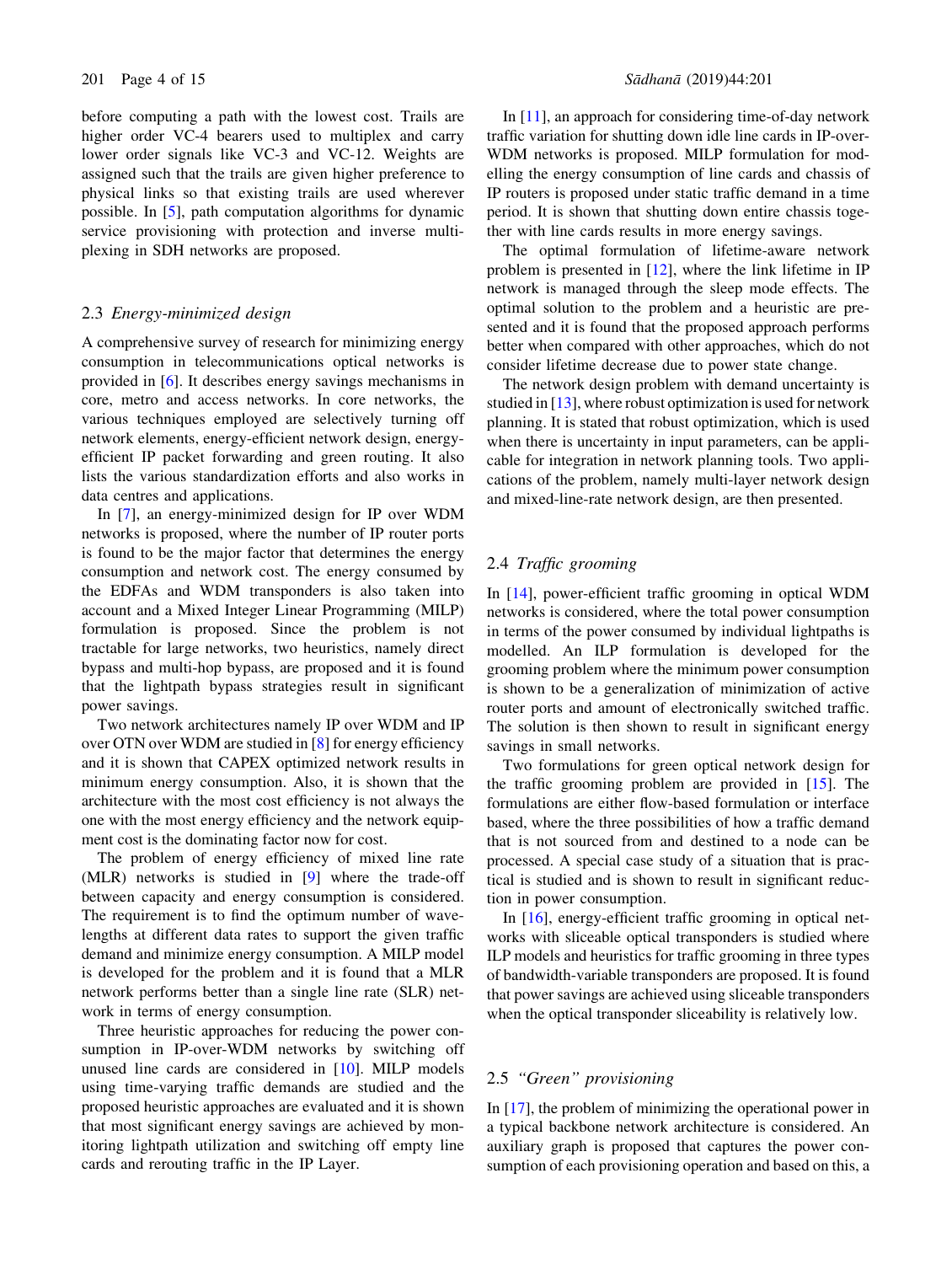power-aware provisioning scheme is developed to minimize the total operational power. It is shown that the scheme requires the least operational power when compared with direct lightpath and traffic grooming approaches.

The problem of virtual optical network provisioning is addressed in [18], where bandwidth requirement on virtual links and computing resources on virtual nodes are used to form primary and backup paths for all node pairs in the physical optical network. Two mapping approaches to reduce power consumption are proposed and it is found that one of the mapping approaches reduces power consumption.

#### 2.6 Provisioning in multi-layer networks

In [19], on-demand approach for provisioning in multidomain optical networks is proposed where the utilization of the links is considered. The approach is SDN based where the latency for provisioning is reduced. It maintains the total number of flows as low as possible.

An auxiliary graph-based approach for application-aware service provisioning and restoration in multi-layer transport networks is proposed in [20]. It can be used to dynamically provision applications' service requests and also supports restoration of traffic flows according to their tolerance to service disruption. The proposed approach meets bandwidth, latency and availability requirements and can be extended to consider additional requirements as it is modular.

# 2.7 Contributions of this paper

For resource allocation in transport networks, new ILP model for minimizing the total power consumption and heuristic approaches are required since all the afore-mentioned works do not take into account the multiplexing structure defined in OTN and SDH. Also, power consumed by the switch matrix and the power consumed by add/drop ports have to be considered as the primary parameters that have to be minimized. The main contribution of this paper is the proposal of a new model that takes into the account multiple rate signals defined in OTN and SDH and switch matrix power consumption. Heuristic approaches are then proposed since the problem is NP-Complete. The performances of the proposed heuristic approaches are evaluated among themselves since to the best of our knowledge, there is no earlier work that considers switch matrix power consumption while allocating resources for demands.

## 3. Problem formulation

This section presents the energy-efficient grooming and provisioning problem and formulates it as an ILP problem. The problem is formulated in a generic manner for any multiplexed transport technology such as OTN and SDH.

Problem statement: As specified in [3], the objective is to provision resources to satisfy a given set of traffic demands in a power-efficient manner. The main inputs are the network topology, a traffic demand matrix (explained in detail later) and each switch's traffic carrying capacities.

The provisioning task includes identifying the end-to-end path and allocating the resources to meet a given traffic demand. Allocation of few higher order resources for the input traffic requests and grooming many fine granular or lower order signals will reduce the number of cross-connects in many intermediate nodes. This will result in more power consumption, which can be avoided by grooming the signals appropriately. Existing path computation algorithms such as those proposed in [4] create higher order VC-4 trails between adjacent network elements so that maximum flexibility is achieved in routing traffic demands. From a power efficiency point of view, this is not efficient since this can result in breaking all higher order containers like VC-4s into lower order containers like VC-12s. Another reason is that switching in terms of the lower order containers will consume more power for the reason mentioned in the earlier paragraph. Hence, there is a need to design a new approach for handling traffic demands in a powerefficient manner.

# 3.1 ILP formulation

The provisioning problem is formulated using an ILP model, which is a generalization of the model proposed in [3]. The following are the inputs to the model:

- 1. A graph of the network  $G(V, E)$  where V is the set of locations where network elements need to be deployed and  $E$  is the set of fibre links between the locations.
- 2. N is the set of rates for the technology (OTN or SDH) considered.
- 3. A demand matrix  $[\lambda]$  that might be based on demand forecasts or obtained from an existing demand pattern followed in a deployed network;  $\lambda_{sd}$  is the demand between a location pair  $(s, d)$ ;  $\lambda_{sd,m}$  is the demand for the number of traffic requests at rate m. In case of OTN, m could be ODU-0, ODU-1 or ODU-2 and in the case of SDH, m could be VC-12, VC-2, VC-3 or VC-4.

Table 1. OTN switch matrix power consumption.

| Switch matrix capacity | Power consumption (W) |  |  |
|------------------------|-----------------------|--|--|
| 10 ODU-2               | 2000                  |  |  |
| 5 ODU-2                | 1200                  |  |  |
| 2 ODU-2 equivalent     | 650                   |  |  |
| 1 ODU-2 equivalent     | 400                   |  |  |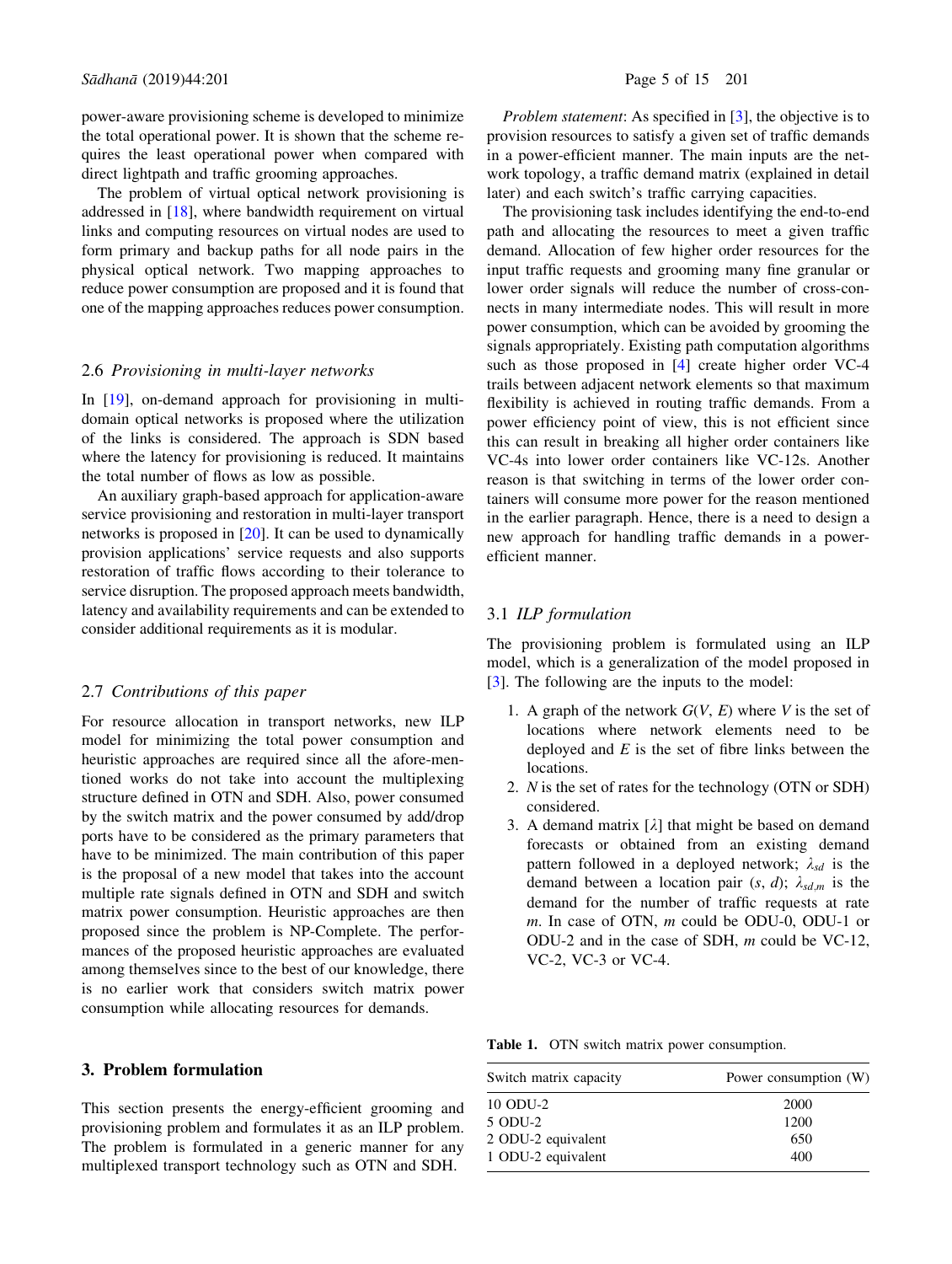Table 2. SDH switch matrix power consumption.

| Switch matrix capacity | Power consumption (W) |  |  |
|------------------------|-----------------------|--|--|
| 16 VC-4                | 1400                  |  |  |
| 8 VC-4                 | 800                   |  |  |
| 4 VC-4 equivalent      | 550                   |  |  |
| 2 VC-4 equivalent      | 320                   |  |  |
| 1 VC-4 equivalent      | <b>200</b>            |  |  |

- 4.  $B_k$  is the amount of traffic that is switched by a switch matrix of type  $k$ . The values for  $k$  represent the switch matrix type. In this work, there are four types of OTN switch matrices considered and listed in table 1 and five types of SDH switch matrices considered and listed in table 2. The total number of switch matrices is denoted by  $u$ .  $B_{k,m}$  is the amount of traffic switched by a switch matrix of type  $k$  at rate  $m$ . In case of OTN, m could be ODU-0, ODU-1 or ODU-2 and in the case of SDH, m could be VC-12, VC-2, VC-3 or VC-4.
- 5.  $C_k$  is the power consumed by a switch matrix of type k.
- 6.  $F_l$  is the amount of traffic that is carried by a tributary port of type l. In case of OTN, there are five types of ports OTU-4, OTU-3, OTU-2, OTU-1 and OTU-0 and in case of SDH there are four types of ports STM-1, STM-4, STM-16 and STM-64. The total number of port types is denoted by v.  $F_{l,m}$  is the amount of traffic carried by a port of type l at rate m.
- 7.  $H_l$  is the power consumed by a tributary port of type  $l$ .
- 8.  $J_p$  is the amount of traffic that is carried by a line side port of type  $p$ .  $J_{p,m}$  is the amount of traffic carried by a line side port of type  $p$  at rate  $m$ .
- 9.  $K_p$  is the power consumed by a line side port of type p.
- 10. Z is the power consumed by an amplifier port.

The following are the other variables used in the model:

- 1.  $A_i$  is the amount of traffic added at location *i*.  $A_{i,m}$  is the amount of traffic at rate  $m$  added at location  $i$ .
- 2.  $D_i$  is the amount of traffic dropped at location *i*.  $D_{i,m}$ , is the amount of traffic at rate  $m$  dropped at location  $i$ .
- 3.  $P_i$  is the amount of traffic that passes through location *i*.  $P_{i,m}$  is the amount of traffic at rate *m* that passes through location i.
- 4.  $T_i$  is the amount of traffic that is added and dropped at and that passes through location i.  $T_{i,m}$  is the amount of traffic at rate m that is added and dropped at and passes through location i.
- 5.  $\lambda_{sd}^{ij}$  is the demand between a location pair  $(s, d)$  that passes through link  $(i, j)$ ;  $\lambda_{sd,m}^{ij}$  is the demand for the number of requests at rate m between a location pair  $(s, d)$  that passes through link  $(i, j)$ .
- 6.  $M_{ik}$  is the number of switch matrices of type k used at location i.
- 7.  $E_i$  is the power consumed by all the switch matrices at location i.
- 8.  $L_{ij}$  is the total amount of traffic carried in link  $(i, j)$ .  $L_{ii,m}$  is the total amount of traffic at rate m carried in link  $(i, j)$ .
- 9.  $R_{il}$  is the number of tributary ports of type l used at location i.
- 10.  $X_i$  is the power consumed by all the tributary ports at location i.
- 11.  $Q_{ij,p}$  is the number of line side ports of type p used at link  $(i, j)$ .
- 12.  $Y_{ij}$  is the power consumed by all the line side ports at link  $(i, j)$ .
- 13.  $W_{ii}$  is the number of in-line amplifiers deployed at link  $(i, j)$ .

All these defined variables are integers; hence, the problem is of type ILP. The objective function is given as

$$
\min \sum_{i \in V} (E_i + X_i) + \sum_{(i,j) \in E} 2(Y_{ij} + W_{ij} Z) \tag{1}
$$

subject to the following constraints:

$$
\sum_{k=1}^{u} M_{ik} C_k = E_i \quad \forall i \in V,
$$
\n(2)

$$
\sum_{l=1}^{v} R_{il} H_l = X_i \quad \forall i \in V,
$$
\n(3)

$$
\sum_{p=1}^{v} Q_{ij,p} K_p = Y_{ij} \quad \forall (i,j) \in E,
$$
\n(4)

$$
\sum_{i\in V} \lambda_{si,m} = A_{s,m} \quad s \in V \quad m \in N,
$$
\n(5)

$$
\sum_{i\in V} \lambda_{id,m} = D_{d,m} \quad d \in V \quad m \in N,
$$
 (6)

$$
\sum_{\substack{j \in V, i \neq j, s, d}} \lambda_{sd,m}^{ij} = \sum_{\substack{j \in V, i \neq j, s, d}} \lambda_{sd,m}^{ji} = P_{i,m},
$$
\n
$$
s, d, i \in V, \quad m \in N,
$$
\n
$$
(7)
$$

$$
A_{i,m} + D_{i,m} + P_{i,m} = T_{i,m} \quad \forall i \in V \quad m \in N \tag{8}
$$

$$
\sum_{j \in V, i \neq j, s, d} \lambda_{sd,m}^{ij} = L_{ij,m} \quad s, d, i \in V \quad m \in N,
$$
 (9)

$$
T_{i,m} \leq \sum_{k=1}^{u} M_{ik} B_{k,m} \quad \forall i \in V \quad m \in N,
$$
 (10)

$$
A_{i,m} + D_{i,m} \le \sum_{l=1}^{v} R_{il} F_{l,m} \quad \forall i \in V \quad m \in N,
$$
 (11)

$$
L_{ij,m} \leq \sum_{p=1}^{v} Q_{ij,p} J_{p,m} \quad \forall i,j \in V \quad m \in N. \tag{12}
$$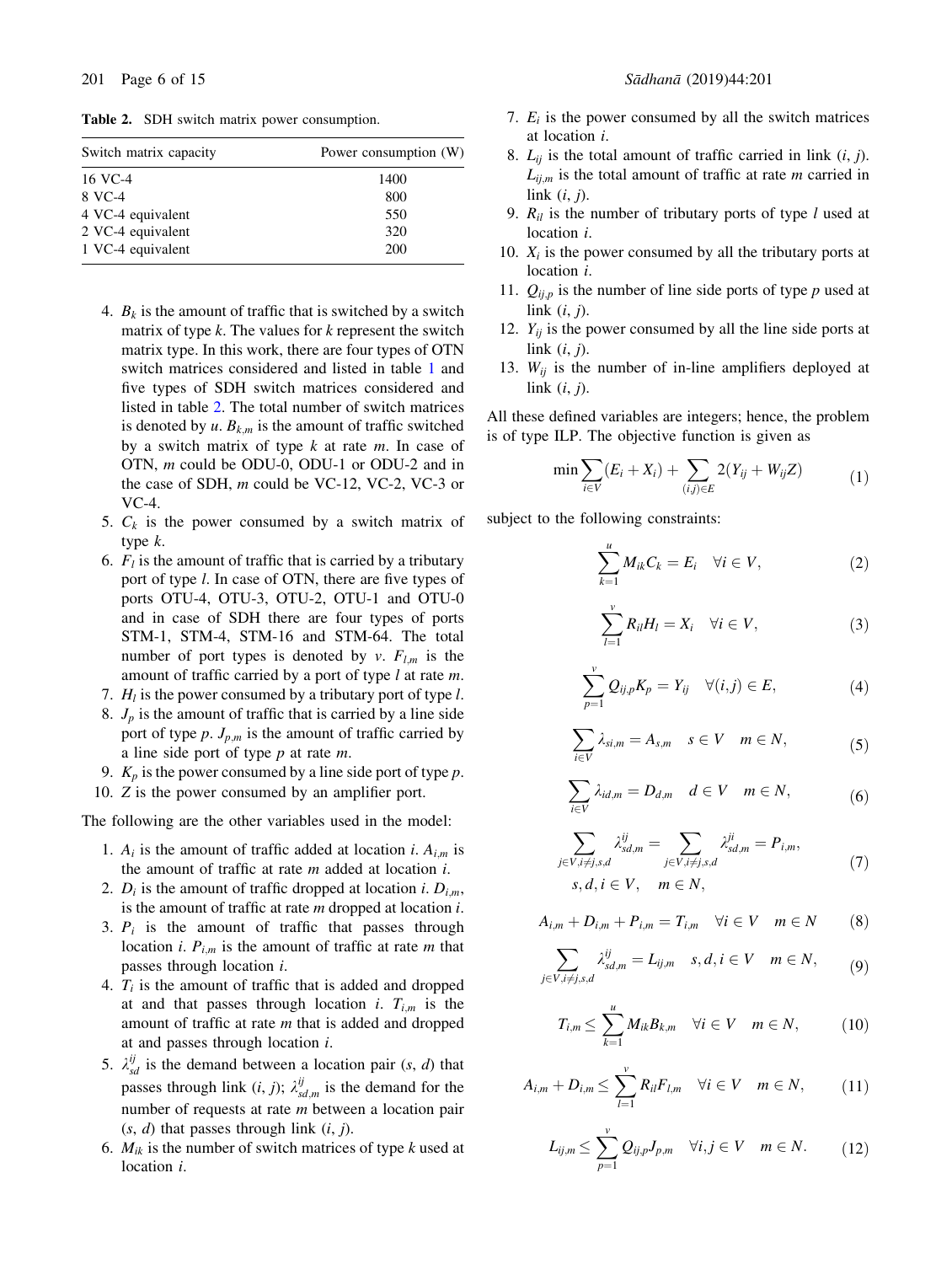The objective function (1) aims to minimize the total power consumed by the complete network consisting of all the locations where network elements will be deployed and the fibre links that carry traffic between the locations. The total power consumed at a location is the sum of the power consumed by all the switch matrices and the tributary add/drop ports deployed in that location. The variables  $E_i$ and  $X_i$  denote the power consumed by all the switch matrices and tributary add/drop ports at a location, respectively, and in the first part of the objective function, summation of those variables across all locations is performed. The total power consumed in a link is twice the sum of the power consumed by all the transponder and amplifier ports that form the ends of the link indicated by the variables  $Y_{ii}$  and Z, respectively, and in the second part of the objective function, summation of those variables across all links is performed.

The constraint for switch matrix power consumption at a location is specified in constraint (2), which is indicated as a product of the number of switch matrices  $(M_{ik})$  of type k and the power consumed by a switch matrix  $(C_k)$  of type k. The summation is across all locations i. The constraint for tributary add/drop ports at a location is specified in constraint  $(3)$ , which is indicated as a product of the number of tributary ports  $(R_{il})$  of type l and the power consumed by a tributary port  $(H_l)$  of type l. The summation is across all locations i. The constraint for transponder line side ports at a location part of a link is specified in constraint (4), which is indicated as a product of the number of line ports  $(Q_{ii,p})$ of type p and the power consumed by a line port  $(K_p)$  of type p. The summation is across all links  $(i, j)$ .

Constraint (5) specifies the amount of traffic added at a location *i* indicated by the variable  $A_{s,m}$ . It is the sum of all the demands for which the source is the location  $i$ . Constraint (6) specifies the amount of traffic dropped at a location *i* indicated by the variable  $D_{d,m}$ . It is the sum of all the demands for which the destination is the location i. Constraint (7) specifies the amount of traffic that passes through a location  $i$  without getting added or dropped indicated by the variable  $P_{i,m}$ . It is the sum of all the demands in all the links at a location  $i$  for which it is not the source or destination. Constraint (8) specifies the total of the traffic that is added and dropped at and passes through a location *i* indicated by the variable  $T_{i,m}$ . The traffic is specified in terms of different rates, which is indicated by the variable m.

Constraint (9) specifies the amount of traffic carried in a link  $(i, j)$  indicated by the variable  $L_{ij,m}$ . Constraint (10) specifies that the total traffic of a particular rate that is added, dropped and passes through should be less than the sum of the traffic switched by all the switch matrices that switch traffic in that particular rate. The variable  $B_{k,m}$ indicates the amount of traffic switched by a switch matrix of type k. Constraint  $(11)$  specifies that the total traffic of a particular rate that is added and dropped should be less than

the sum of the traffic carried by all the SDH ports that carry traffic at that particular rate. The variable  $F_{l,m}$  indicates the amount of traffic carried by a port of type  $l$ . Constraint  $(12)$ specifies that the total traffic of a particular rate that passes through a link should be less than the sum of all the traffic carried by all the transponder ports that carry traffic at that particular rate. The variable  $J_{p,m}$  indicates the amount of traffic carried by a line side port of type  $p$ . The traffic is specified in terms of different rates, which is indicated by the variable m.

Since the formulation is based on ILP, which is known to be NP-Complete [21], effective heuristics are required to solve the problem. Also, even for small networks and demand sizes where linear programming solvers could be used, the problem could be infeasible since all the service requests may not be satisfied. If the service requests are such that the ILP becomes infeasible, linear programming solvers give no result. However, a result is required such that most of the service requests are satisfied and a few of them could be rejected. Hence, heuristic approaches for resource allocation are required and the proposed heuristics are presented in the next section.

#### 4. Heuristic approaches for resource allocation

Four heuristic approaches are proposed, based on where higher order trails are created and on the type of crossconnect created. Three of them are the same heuristic approaches proposed in [3] and the fourth heuristic is a new approach proposed in this paper.

### 4.1 General structure of heuristic algorithm

The general structure of the algorithm for all the approaches is as follows:

- 1. Order the traffic demands from the greatest to the lowest.
- 2. Take the demands one by one and compute the shortest available path that can satisfy that particular demand using the algorithms proposed in [4].
- 3. Route the traffic demand over the computed path and update the added traffic at the source node, dropped traffic at the destination node and the pass-through traffic at all the intermediate nodes.
- 4. Once all the demands are routed, the total traffic that is added and dropped at and passed through a node is computed for each location.
- 5. For each location, the number of switch matrices required to satisfy the total traffic is found by fitting the traffic into the suitable switch matrix type (in terms of capacity) that can satisfy a portion of the total traffic. For example, in case of SDH, if we have switch matrices of type that can switch 100 VC-12s,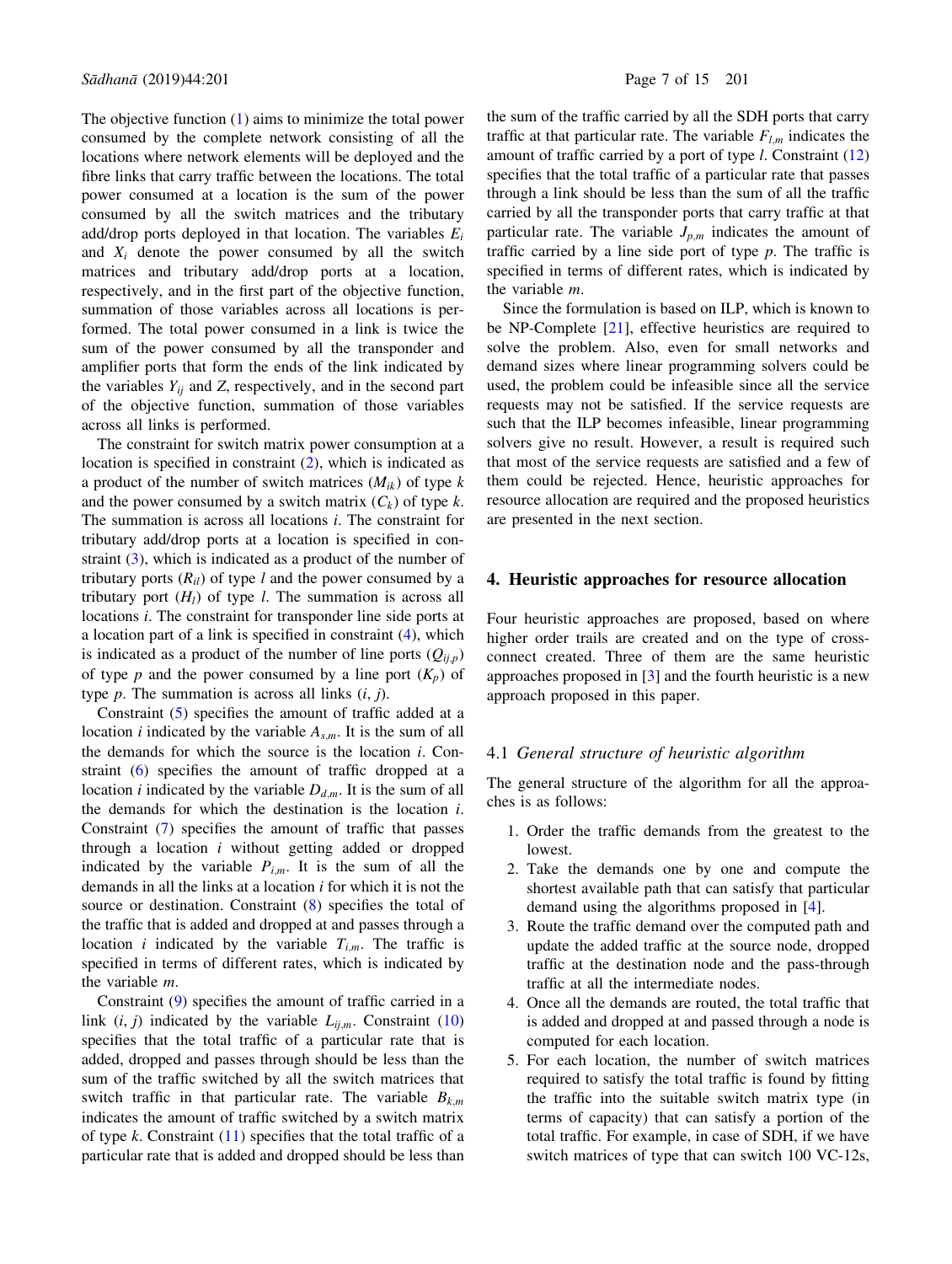50 VC-12s and 10 VC-12s and we have a total traffic of 380 VC-12s, then 3, 1 and 3 of those that switch 100, 50 and 10 VC-12s, respectively, are used. A similar case is applicable for OTN also.

- 6. For each location, the number of tributary ports required to carry the add/drop traffic is found by fitting the traffic into the suitable port type (in terms of capacity) that can carry a portion of the total add/drop traffic. For example, in case of SDH, if the add/drop traffic is 1800 VC-12s, then 1 STM-16 port (can carry 1008 VC-12s), 3 STM-4 ports (each can carry 252 VC-12s) and 1 STM-1 port (can carry 63 VC-12s) are used. A similar case is applicable for OTN also.
- 7. For each link, the number of line side ports required to carry the traffic is found by fitting the traffic into the suitable port type (in terms of capacity) that can carry a portion of the total traffic in that link. For example, in case of SDH, if the total link traffic is 1800 VC-12s, then 1 STM-16 port (can carry 1008 VC-12s), 3 STM-4 ports (each can carry 252 VC-12s) and 1 STM-1 port (can carry 63 VC-12s) are used. A similar case is applicable for OTN also.
- 8. The power consumed by all the switch matrices, tributary ports, line side ports and amplifier ports found is then computed.

Computational complexity: The computational complexity for the heuristic algorithm is

 $\Theta(\mathcal{D} \log \mathcal{D} + \mathcal{D}((|E|+|V|)\log |V|))$  where  $\mathcal D$  is the number of demands, |V| is the number of network nodes and  $|E|$  is the number of edges. The complexity of the first step is  $\Theta(\mathscr{D} \log \mathscr{D})$  for sorting the  $\mathscr{D}$  demands. The complexity of the Dijkstra's shortest path algorithm is  $\Theta(|E|+|V|)$  $log |V|$ , which is used to find the path for each demand in  $\mathcal{D}$ . Therefore, the complexity of the second step is

 $\Theta(\mathscr{D}((|E|+|V|)\log |V|))$  for computing the shortest path for each demand in  $\mathscr{D}$ . The complexity of the third step, which calculates the traffic added or dropped or passes through, is  $\Theta(\mathscr{D}|V|)$  since for each demand in  $\mathscr{D}$ , the path could contain |V| nodes. Steps 4–8 compute the number of switch matrices, ports and total power consumption required to satisfy the given traffic demand, whose complexity is  $\Theta(1)$ for each node. Hence, the complexity of the heuristic algorithm is  $\Theta((\mathcal{D}\log \mathcal{D}) + \mathcal{D}((|E|+|V|)\log |V|)).$ 

The four heuristics differ in the way higher order trails are created and the type of cross-connect that is created. This is done during the path computation and routing step in the general structure of the algorithm described earlier. The four heuristics are described in sections 4.2–4.5.

# 4.2 Adjacent NE trail creation heuristic (ANTCH)

As specified in [3], this heuristic creates a higher order trail between adjacent locations whenever a new lower order traffic demand has to be routed that cannot be routed over



Figure 2. A sample network.

existing higher order trail. This heuristic is chosen since it provides flexibility in routing a lower order traffic demand from any source to any destination as long as there is a path in the network. In terms of switch matrix utilization, one lower order container like ODU-0 (OTN) or VC-12 (SDH) is added to the total at all the locations through which the demand is routed. For example, in the network shown in figure 2, to route a service request from  $b$  to  $l$ , higher order trails are created between b to c, c to d, d to k and k to l. In terms of switch matrix utilization, one cross-connect is created at the locations  $b, c, d, k$  and l. This means that the count of the lower order containers is added by 1 at that locations.

### 4.3 Existing trail usage heuristic (ETUH)

As specified in [3], this heuristic creates a higher order trail between those locations whenever a new lower order traffic demand has to be routed that cannot be routed over existing higher order trail. This heuristic is chosen since it eases the operations by following the normal way of creating a higher order trail for provisioning a lower order traffic demand. In terms of switch matrix utilization, one lower order container like ODU-0 (OTN) or VC-12 (SDH) is added to the total at the terminating locations of the higher order trails created or used and one higher order container like ODU-2 (OTN) or VC-4 (SDH) is added to the total at all the intermediate locations through which the higher order trail is created. For example, in the network shown in figure 2, to route a service request from  $b$  to  $l$ , higher order trail is created between  $b$  and  $c$  and the higher order trail between  $c$  and  $l$  is used. In terms of switch matrix utilization, one lower order cross-connect is created at the locations b, c and l, and higher order cross-connect is created at the locations d and k. This means that the count of the lower order containers is added by 1 at those locations where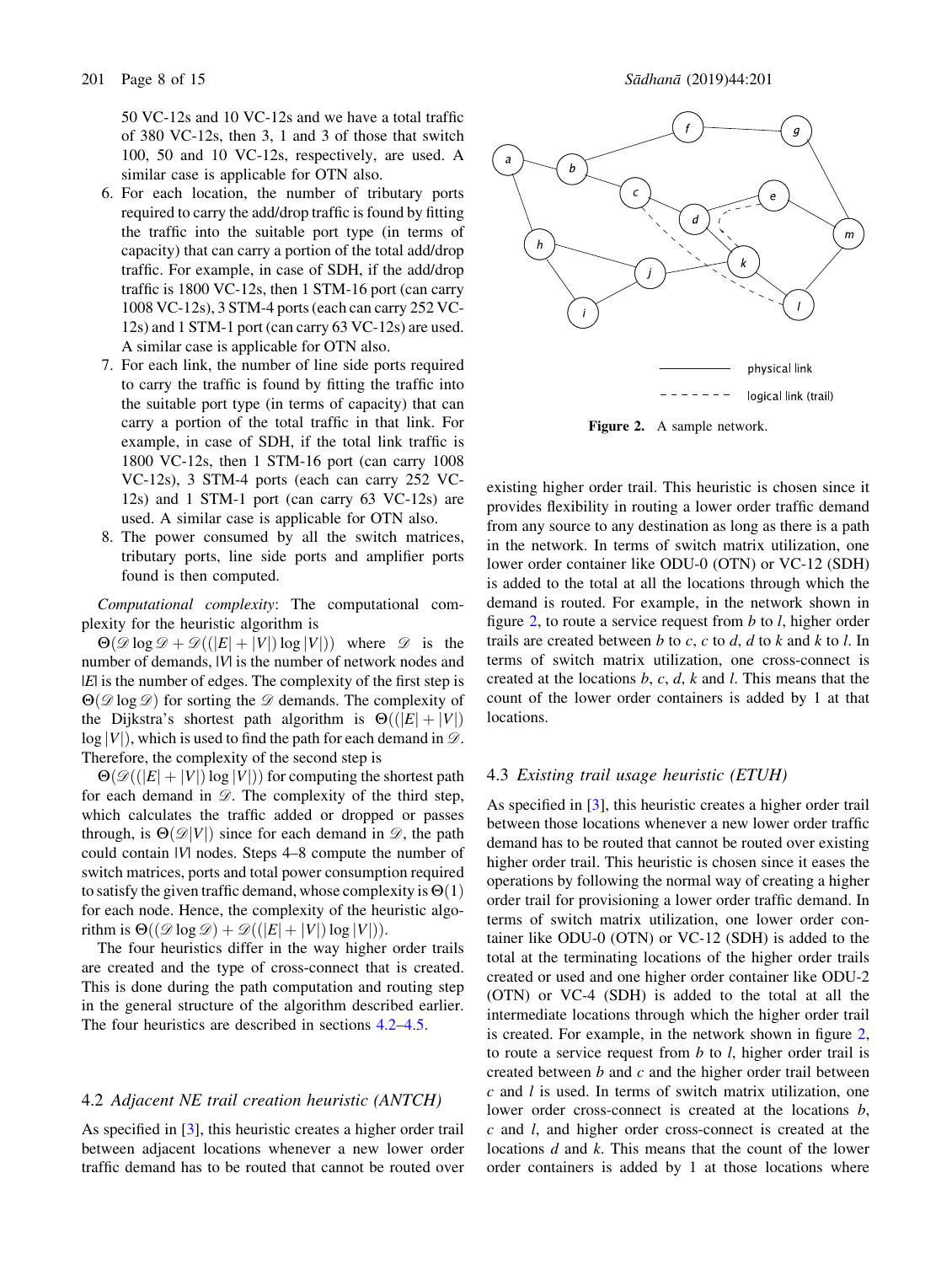lower order cross-connects are created and the count of the higher order containers is added by 1 at those locations where higher order cross-connects are created.

# 4.4 Grooming heuristic 1 (GH1)

As specified in [3], this heuristic is based on traffic grooming, where grooming is performed on the lower rate container traffic into higher rate containers and switching performed on the higher rate containers. This heuristic is chosen since it provides a tradeoff between flexibility and ease of operations while provisioning a lower order demand over a higher order trail. In terms of switch matrix utilization, whenever a higher order container like ODU-2 (OTN) or VC-4 (SDH) reaches a threshold of full capacity between consecutive links, the equivalent lower order container count is decremented and one ODU-2 (OTN) or VC-4 (SDH) is added to the total at the involving location. For example, in the case of SDH, if 63 VC-12s are being used in consecutive links, VC-12 count is decremented by 63 and VC-4 count is added by 1 at the involving location. In the network shown in figure 2, if the number of crossconnects between a container in the link bc to a container in the link cd reaches a threshold of full capacity, the count of lower order containers like VC-12 is decremented by 63 and the count of the higher order container like VC-4 is incremented by 1. The threshold percentage is varied from 60% to 100% for performance evaluation. A similar case is applicable for OTN also.

### 4.5 Grooming heuristic 2 (GH2)

This heuristic is also based on traffic grooming that performs end-to-end grooming, unlike GH1, which tries to groom within a node for every pair of consecutive links. In this heuristic, after computing the shortest path between the source and destination nodes for all demands, every pair of nodes is processed starting with the pair having the greatest path cost. If path costs are the same, then the pair with greater number of demands between them is processed first. For the current pair of nodes, many end-to-end higher order tunnels (ODU-2 for OTN and VC-4 for SDH) are created between the nodes such that either the tunnel capacity is full or the tunnel usage exceeds the threshold, which is varied from 60% to 100% for performance evaluation. Since the tunnels would now carry the demands, demands are assigned to the created tunnels and the demand-related entry is removed from all the nodes part of the tunnel and switch matrix utilization is incremented by the number of higher order tunnels that pass through the nodes in that path of the tunnel. Tunnels are not created for pair of nodes that are one hop away. Using this method, one demand could get carried over multiple tunnels between different pairs of nodes along the route of the demand. After all the node pairs are processed, the total power consumption based on the added, dropped and pass-through traffic and switch matrix utilization are computed.

# 4.6 Extension to support protection and inverse multiplexing

As specified in [3], the proposed heuristic approaches can be used for satisfying traffic demands with dedicated protection involved by using the algorithm for dedicated protection proposed in [5] during the path computation step. Similarly, the algorithm proposed in [5] can be used for satisfying traffic demands with inverse multiplexing rates involved during the path computation step.

# 5. Performance results

The performances of the described heuristics are evaluated and the results obtained are provided in this section. Since there is no earlier work to the best of our knowledge that considers switch matrix power consumption while allocating resources for demands, the performances of the heuristics are evaluated among themselves. The experiments were performed on three following networks: a network with 70 nodes and 103 links (Network 1) [22], a network with 13 nodes and 17 links (Network 2) [23] and on the NSF network with 14 nodes and 21 links (Network 3).

The service requests are randomly generated and the performances of the heuristics are evaluated by running 10 iterations, each with different sets of service requests for Network 1 and Network 2, which are simulated. All the codes for request generation and the heuristic approaches were implemented in Java and the tests were performed on a machine with 4-core Intel i5 processor (3 GHz) and 64 GB RAM. In each iteration, service requests are generated as follows:

- 1. For each iteration, some number of requests are generated such that a small fraction of them are rejected due to resource unavailability. The number of requests generated is 500 for OTN and 1500 for SDH in Network 1 and is 50 for OTN and 200 for SDH in Network 2.
- 2. Source node and destination node are chosen randomly for each service request.
- 3. The bandwidth requirement is generated in the following proportion for OTN.
	- $\bullet$  Distribution 1: ODU-2 5%, ODU-1 15%, ODU- $0 - 80\%$ .
	- Distribution 2: ODU-2 30%, ODU-1 30%,  $ODU-0 - 40%$ .
	- Distribution 3: ODU-2 10%, ODU-1 20%, ODU-0 – 70%.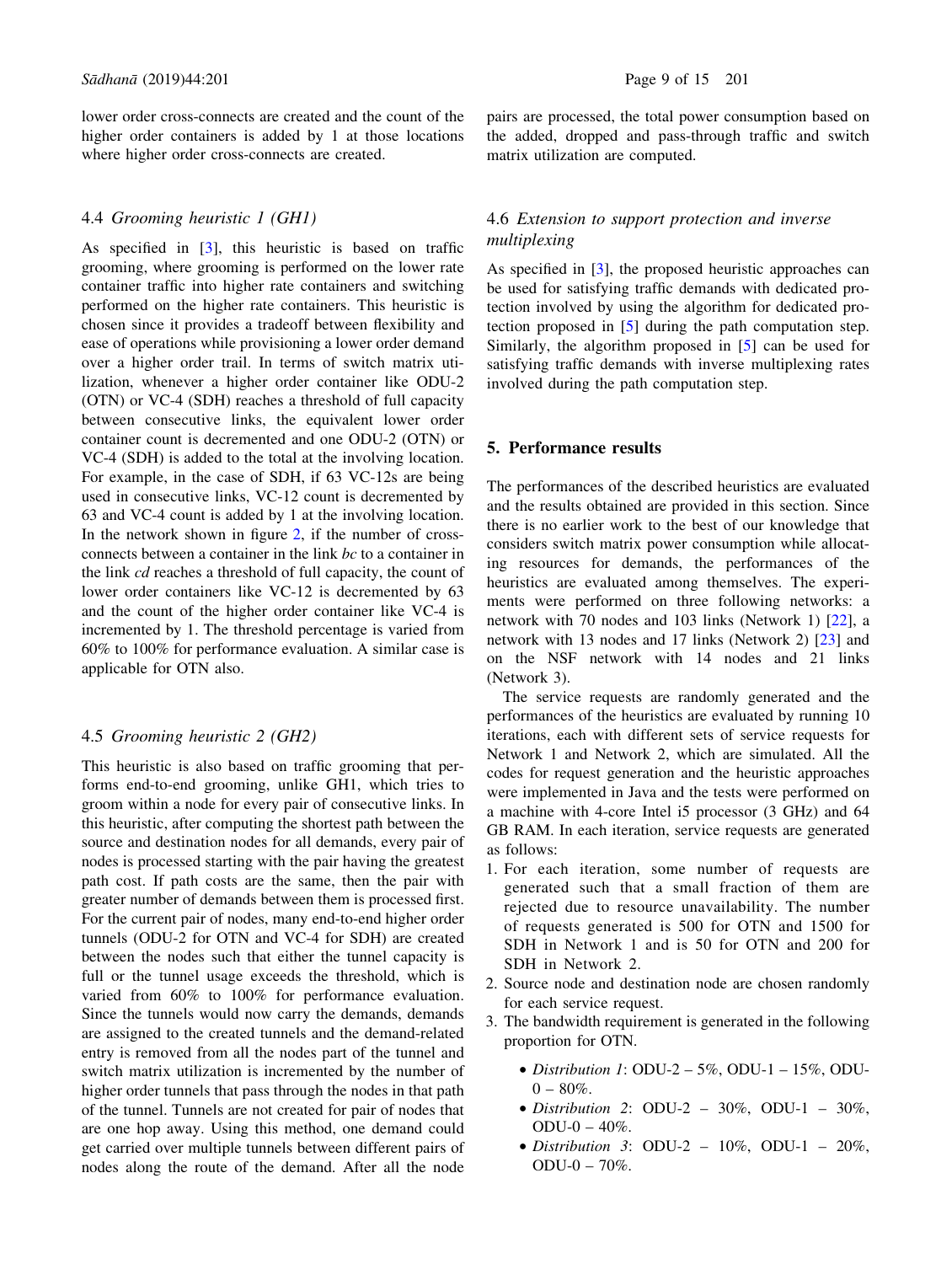- 201 Page 10 of 15 Sädhanå (2019) 44:201
	- Distribution 4: ODU-2  $10\%$ , ODU-1  $30\%$ ,  $ODU-0 - 60\%$ .
- 4. The bandwidth requirement is generated in the following proportion for SDH.
	- Distribution 1: VC-4 4%, VC-3 10%, VC-2 6%, VC-12 –  $80\%$ .
	- Distribution 2:  $VC-4 25\%$ ,  $VC-3 25\%$ ,  $VC-2 -$ 25%, VC-12 – 25%.
	- Distribution 3: VC-4 5%, VC-3 10%, VC-12 85%.
	- Distribution 4: VC-4 5%, VC-3 25%, VC-12 70%.

The number of requests accepted is an important factor that has to be evaluated. However, since different service requests are for different bandwidth rates, they cannot be treated equally. For example, in case of SDH, a VC-4 is equivalent to 63 VC-12s. Hence, an execution that rejects a VC-4 request due to lack of capacity and accepts less than 63 future VC-12 requests will show better performance when compared with an execution that accepts the VC-4 request and rejects the future VC-12 requests. To overcome this, the requests that are accepted have to be weighted according to the relative bandwidth to get a better indication of the performance. This is achieved by keeping VC-12 as the base and multiplying each VC-4 request by 63, VC-3 request by 21 and VC-2 request by 3. In case of OTN, ODU-0 is kept as the base and ODU-1 and ODU-2 requests are multiplied by 2 and 8, respectively. This is referred to as the weighted number of requests accepted.

The power consumption for satisfying all the accepted requests is the other factor that is evaluated. The power consumed by the switch matrices at each location needs to be considered (tables 3 and 4). For this purpose, the switch matrix types specified in tables 1 and 2 are used. These values are arrived at by extrapolating the power

Table 3. OTN port power consumption.

| Port rate | Power consumption (W) |
|-----------|-----------------------|
| OTU-4     | 10000                 |
| OTU-3     | 6000                  |
| OTU-2     | 1800                  |
| OTU-1     | 560                   |
| OTU-0     | 360                   |

Table 4. SDH port power consumption.

| Port rate | Power consumption (W) |  |  |
|-----------|-----------------------|--|--|
| STM64     | 6400                  |  |  |
| STM16     | 2000                  |  |  |
| STM4      | 600                   |  |  |
| STM1      | 180                   |  |  |



Figure 3. Weighted number of requests accepted for Network 1 with OTN.



Figure 4. Total power consumption for Network 1 with OTN.

consumption of a typical transport network element that can switch a specified number of traffic containers. Since these network elements switch large amount of traffic containers used in large networks and the performance evaluation is done for small networks in this work, extrapolation is necessary. The power consumed by the tributary and line side ports are specified in tables 3 and 4.

Since the algorithms proposed in [4] are used in the proposed heuristic approaches, the value of  $\alpha$ , the relative weight for a higher order trail, needs to be set carefully. This parameter is set as 0.7 since this value is found to give better results when compared with its lower and higher values. The experiments are run for Network 1 and Network 2, 10 times each with different sets of random service requests. The average of the results obtained in the 10 iterations for the two factors mentioned earlier with a confidence interval of 95% is shown in figures 3 and 4 for OTN in Network 1 and in figures 5 and 6 for SDH in Network 1.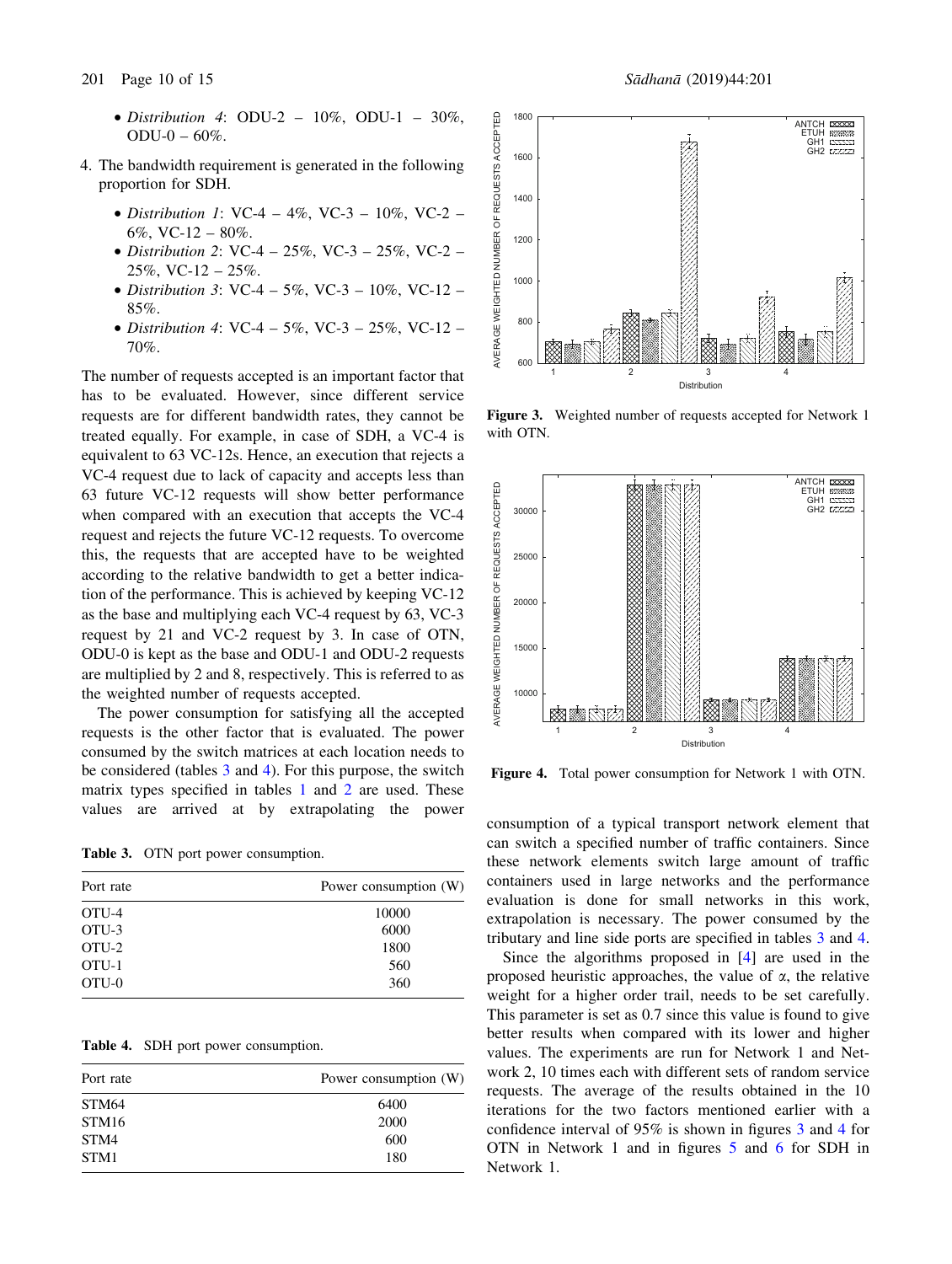

Figure 5. Weighted number of requests accepted for Network 1 with SDH.

From the results, it is observed that the weighted number of requests accepted is the same for ANTCH, GH1 and GH2 and it is greater than that for ETUH. The total power consumption for ETUH is generally higher than that for ANTCH, GH1 and GH2 but in some cases it is less than that for ANTCH, GH1 and GH2. This is observed only in SDH case, where the weighted number of requests accepted is somewhat less for ETUH compared with the other two heuristics. This in turn resulted in less power consumption for ETUH. For Network 2, the results obtained are similar to those for Network 1 but with less difference due to smaller size of the network and lesser number of requests used.

To obtain the correct inferences from the results obtained, the weighted number of requests accepted relative to the total power consumption has to be the factor considered since this is the right indicator of the performance of the heuristic approaches proposed. This is defined as follows:

$$
\eta_{x,y} = \alpha_{x,y} / \beta_{x,y} \tag{13}
$$

where  $\eta_{xx}$  is the relative factor for the distribution x and heuristic y,  $\alpha_{x,y}$  is the weighted number of requests accepted for the distribution x and heuristic y and  $\beta_{xy}$  is the total power consumption for the distribution  $x$  and heuristic  $y$ .

Higher value for this factor means that the approach performs better since the total power consumption will be lesser for more weighted number of requests accepted. This factor is the highest for GH2 followed by GH1, which is higher than that for ANTCH, which is in turn higher than that for ETUH as shown in tables 5 and 6. For GH1, the threshold percentage of 80% and sometimes 90% has the highest value for this factor for OTN and percentage of 70% and sometimes 80% for SDH. For GH2, the threshold percentage of 100% has the highest value for this factor followed by 90% and 80% for both OTN and SDH.

This implies that GH2 and GH1, which groom traffic, perform better than the other two heuristics and the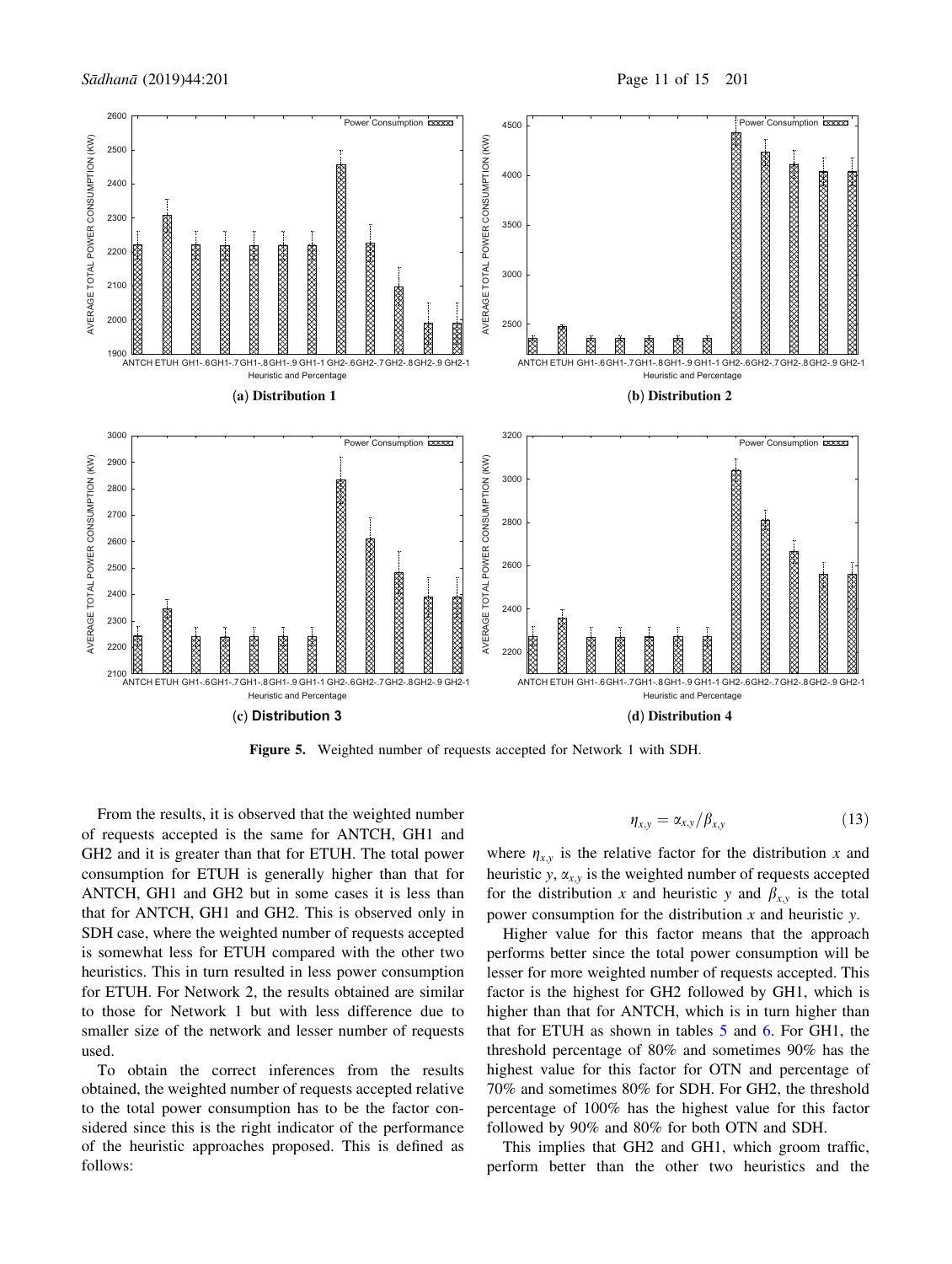

Figure 6. Total power consumption for Network 1 with SDH.

**Table 5.** Relative factor  $(\eta)$  for Network 1 with OTN.

**Table 6.** Relative factor  $(\eta)$  for Network 1 with SDH.

| Heuristic             | Dist. 1 | Dist. 2 | Dist. 3 | Dist. 4 | Heuristic                | Dist. 1 | Dist. 2 | Dist. 3 | Dist. 4 |
|-----------------------|---------|---------|---------|---------|--------------------------|---------|---------|---------|---------|
| <b>ANTCH</b>          | .3174   | .3576   | .3215   | .3312   | <b>ANTCH</b>             | .0194   | .0239   | .0197   | .0206   |
| <b>ETUH</b>           | .2998   | .3271   | .2957   | .3037   | <b>ETUH</b>              | .0186   | .0243   | .0191   | .0208   |
| GH1 (60%)             | .3174   | .3578   | .3219   | .3318   | GH1 (60%)                | .0194   | .0240   | .0198   | .0207   |
| GH1 (70%)             | .3176   | .3579   | .3219   | .3317   | GH1 (70%)                | .0194   | .0239   | .0198   | .0207   |
| GH1 (80%)             | .3176   | .3578   | .3218   | .3316   | GH1 (80%)                | .0194   | .0239   | .0198   | .0207   |
| GH1 (90%)             | .3175   | .3577   | .3217   | .3315   | GH1 (90%)                | .0194   | .0239   | .0198   | .0207   |
| GH1 (100%)            | .3175   | .3577   | .3217   | .3315   | GH1 (100%)               | .0194   | .0239   | .0198   | .0207   |
| GH2(60%)              | .3118   | .3787   | .3257   | .3343   | GH <sub>2</sub> (60%)    | .0192   | .0251   | .0197   | .0201   |
| GH <sub>2</sub> (70%) | .3439   | .3964   | .3536   | .3617   | GH <sub>2</sub> (70%)    | .0200   | .0257   | .0203   | .0211   |
| GH2(80%)              | .3650   | .4082   | .3716   | .3817   | GH <sub>2</sub> $(80\%)$ | .0209   | .0267   | .0210   | .0230   |
| GH2(90%)              | .3849   | .4158   | .3863   | .3974   | GH <sub>2</sub> (90%)    | .0214   | .0270   | .0216   | .0234   |
| GH2 $(100\%)$         | .3849   | .4158   | .3863   | .3974   | GH <sub>2</sub> (100%)   | .0219   | .0271   | .0220   | .0235   |

ANTCH performs better than the ETUH. This is because grooming results in higher order cross-connect getting created in the switch matrices for which the power consumption is less compared with the power consumption by equivalent lower order cross-connects created in the switch matrices. Among the two grooming heuristics, GH1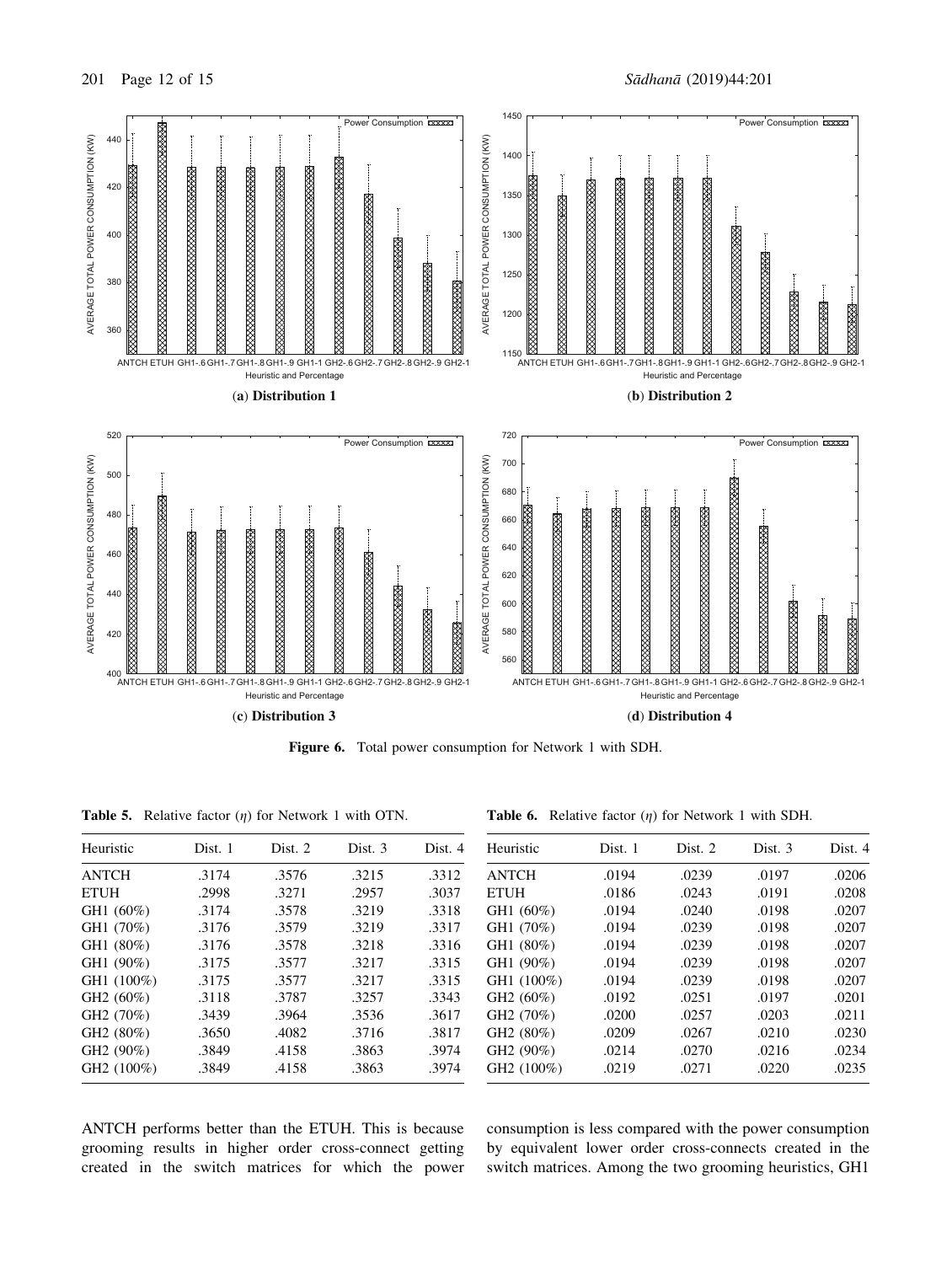

Figure 7. Weighted number of requests accepted in Network 2 for OTN.



Figure 8. Weighted number of requests accepted in Network 2 for SDH.

**Table 7.** Relative factor  $(n)$  for Network 3 with OTN.

| Heuristic             | Dist. 1 | Dist. 2 | Dist. 3 | Dist. 4 |
|-----------------------|---------|---------|---------|---------|
| <b>ANTCH</b>          | .2620   | .3018   | .2687   | .2764   |
| <b>ETUH</b>           | .1337   | .2254   | .1543   | .1660   |
| GH1 (60%)             | .2611   | .3020   | .2679   | .2759   |
| GH1 (70%)             | .2617   | .3020   | .2685   | .2761   |
| GH1 (80%)             | .2619   | .3019   | .2687   | .2765   |
| GH1 (90%)             | .2620   | .3019   | .2687   | .2765   |
| GH1 (100%)            | .2620   | .3019   | .2687   | .2765   |
| GH <sub>2</sub> (60%) | .2625   | .3098   | .2697   | .2750   |
| GH <sub>2</sub> (70%) | .2859   | .3159   | .2891   | .2937   |
| GH <sub>2</sub> (80%) | .2962   | .3190   | .2976   | .3063   |
| GH2 (90%)             | .3028   | .3237   | .3007   | .3151   |
| GH2 (100%)            | .3028   | .3237   | .3007   | .3151   |

and GH2, better performance is observed for GH2 since it performs end-to-end grooming, which is more optimistic than GH1, which is conservative. The ETUH that uses the

**Table 8.** Relative factor  $(\eta)$  for Network 3 with SDH.

| Heuristic             | Dist. 1 | Dist. 2 | Dist. 3 | Dist. 4 |
|-----------------------|---------|---------|---------|---------|
| <b>ANTCH</b>          | .0378   | .0483   | .0378   | .0406   |
| ETUH                  | .0355   | .0481   | .0356   | .0394   |
| GH1 (60%)             | .0376   | .0483   | .0378   | .0406   |
| GH1 (70%)             | .0377   | .0483   | .0378   | .0406   |
| GH1 (80%)             | .0377   | .0483   | .0378   | .0407   |
| GH1 (90%)             | .0378   | .0483   | .0378   | .0407   |
| GH1 (100%)            | .0378   | .0483   | .0378   | .0407   |
| GH <sub>2</sub> (60%) | .0384   | .0503   | .0385   | .0407   |
| GH <sub>2</sub> (70%) | .0395   | .0509   | .0389   | .0417   |
| GH <sub>2</sub> (80%) | .0407   | .0525   | .0405   | .0439   |
| GH <sub>2</sub> (90%) | .0411   | .0530   | .0412   | .0448   |
| GH2 (100%)            | .0415   | .0531   | .0415   | .0450   |

trails already created results in the comparatively worst performance since it may use longer routes getting used, which means lesser weighted number of requests accepted and more power consumption. Similar results are obtained for Network 2 also, which is shown in figures 7 and 8 for the average weighted number of requests accepted in OTN and SDH, respectively. Similar results are obtained for average total power consumption and they have not been shown due to lack of space.

In Network 3, 100 and 400 requests are generated for OTN and SDH, respectively, and similar results are obtained as shown in tables 7 and 8, where GH2 followed by GH1 gives better results for the relative factor for both OTN and SDH networks.

Comparison to ILP results

The performance of the heuristics is then compared to the optimal solution obtained by solving the formulated problem using an LP solver;  $lp$  solve  $[24]$  is the software used to solve the ILP problem on a desktop with 2.40 GHz CPU and 4 GB memory. For Network 2, there were 100 requests generated in the proportion mentioned earlier and the problem solved using the LP solver. The results obtained for the resource allocation and power consumption at each location are identical to the results obtained using GH1 and GH2. This is the case when the problem is feasible (all the service requests can be satisfied). The same result is obtained when Gurobi [25] commercial solver is also used. The time taken for computing the result by Gurobi solver is significantly higher compared with the heuristic approach proposed. For Network 2, when 200 requests are generated, the Gurobi solver took 1 hour to compute the result whereas the heuristic approach proposed took less than a minute; lp\_solve took even more time for smaller number of requests.

As specified in [3], when the problem becomes infeasible, *lp solve* can report only failure for the entire problem whereas the heuristics can be used to get partial results for those service requests that can be satisfied.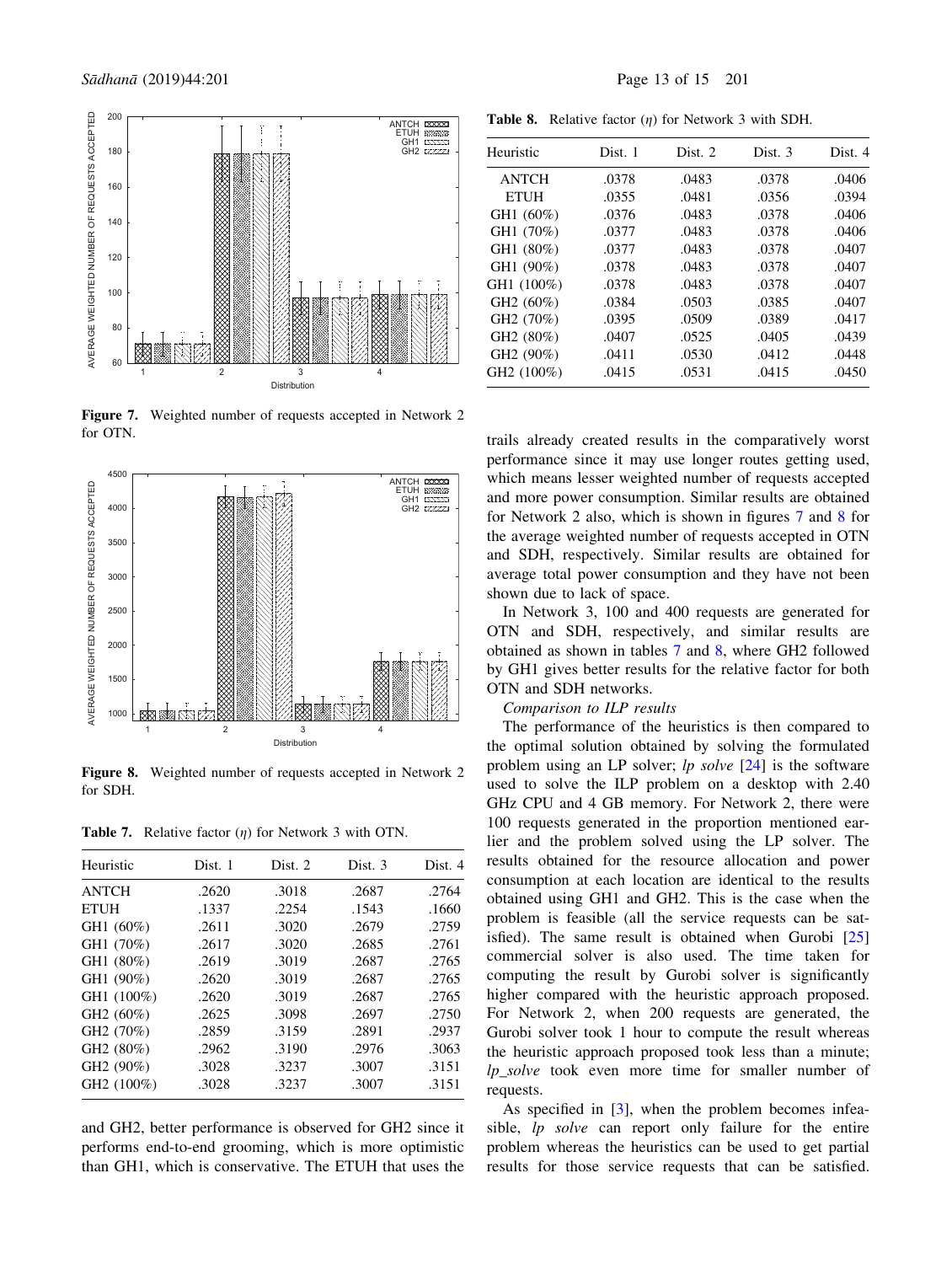Further, for problems involving large networks, LP solvers cannot be used since the number of variables and constraints will be very high. Since the heuristics give identical results when compared to an LP solver, when combined with the fact that they can be used for large networks to satisfy the service requests fully or partially, they can be effectively used to allocate resources in power-efficient ways.

## 6. Conclusions

In this paper, new resource allocation algorithms for powerefficient service provisioning in transport networks are presented. These algorithms differ from the algorithms proposed for IP-over-WDM networks in that they take into account the power consumed by switch matrices that switch different traffic containers in different amounts. An ILPbased formulation is first presented.

Four heuristic approaches are proposed to solve the problem. The first heuristic does not groom traffic; the second heuristic uses existing trails as much as possible; the third heuristic grooms traffic when there is an opportunity and the fourth heuristic performs end-to-end traffic grooming, which is more optimistic. The performances of the approaches are then evaluated and it is found that the grooming heuristics perform better compared with the other two heuristics in terms of the total power consumption relative to the weighted number of requests accepted. It is also found that the performances of the heuristics are identical to the one obtained by solving the problem using an LP solver.

#### Acknowledgements

This work was supported by an IRDA grant from IIT Madras (2017–2020) and by a DST grant (EMR/2016/ 003016) from Government of India (2017–2020).

#### References

- [1] ITU-T 2016 Interfaces for the optical transport networks (OTN). ITU-T Recommendation G.709
- [2] ITU-T 2000 Network node interface for the synchronous digital hierarchy (SDH). ITU-T Recommendation G.707/Y.1322
- [3] Ramachandran M and Sivalingam K M 2017 Power efficient resource allocation algorithms for provisioning in SDH networks. In: Proceedings of the 9th International Conference on COmmunication Systems and NetworkS (COMSNETS), pp. 282–289
- [4] Madanagopal R, Rani NU and Gonsalves TA 2007 Path computation algorithms for dynamic service provisioning in SDH networks. In: Proceedings of the 10th IFIP/IEEE Symposium on Integrated Management (IM), pp. 206–215
- [5] Madanagopal R, Rani NU and Gonsalves TA 2010 Path computation algorithms for dynamic service provisioning with protection and inverse multiplexing in SDH/SONET networks. IEEE/ACM Trans. Netw. 18(5): 1492–1504
- [6] Zhang Y, Chowdhury P, Tornatore M and Mukherjee B 2010 Energy efficiency in telecom optical networks. IEEE Commun. Surv. Tutor. 12(4): 441–458
- [7] Shen G and Tucker RS 2009 Energy-minimized design for IP over WDM networks. IEEE/OSA J. Opt. Commun. Netw. 1(1): 176–186
- [8] Palkopoulou E, Schupke D A and Bauschert T 2009 Energy efficiency and capex minimization for backbone network planning: is there a tradeoff? In: Proceedings of the 3rd IEEE International Symposium on Advanced Networks and Telecommunication Systems (ANTS), pp. 1–3
- [9] Chowdhury P, Tornatore M and Mukherjee B 2010 On the energy efficiency of mixed-line-rate networks. In: Proceedings of OFC/NFOEC 2010
- [10] Idzikowski F, Orlowski S, Raack C, Woesner H and Wolisz A 2011 Dynamic routing at different layers in IP-over-WDM networks maximizing energy savings. Opt. Switch. Netw. 8(3): 181–200
- [11] Zhang Y, Tornatore M, Chowdhury P and Mukherjee B 2011 Energy optimization in IP-over-WDM networks. Opt. Switch. Netw. 8(3): 171–180
- [12] Chiaraviglio L, Amorosi L, DellÓlmo P, Liu W, Gutierrez JA, Cianfrani A, Polverini M, Le Rouzic E and Listanti M 2017 Lifetime-aware ISP networks: optimal formulation and solutions. IEEE/ACM Trans. Netw. 25(3): 1924–1937
- [13] Bauschert T, Busing C, DAndreagiovanni F, Koster A C, Kutschka M and Steglich U 2014 Network planning under demand uncertainty with robust optimization. IEEE Commun. Mag. 52(2): 178–185
- [14] Yetginer E, Rouskas G N 2009 Power efficient traffic grooming in optical WDM networks. In: Proceedings of IEEE GLOBECOM
- [15] Huang S, Seshadri D and Dutta R 2009 Traffic grooming: a changing role in green optical networks. In: Proceedings of IEEE GLOBECOM
- [16] Zhang J, Zhao Y, Yu X, Zhang J, Song M, Ji Y and Mukherjee B 2015 Energy-efficient traffic grooming in sliceable-transponder-equipped IP-over-elastic optical networks [invited]. J. Opt. Commun. Netw. 7(1): A142– A152
- [17] Xia M, Tornatore M, Zhang Y, Chowdhury P, Martel C U and Mukherjee B 2011 Green provisioning for optical WDM networks. IEEE J. Sel. Top. Quantum Electron. 17(2): 437–445
- [18] Chen B 2016 Power-aware virtual optical network provisioning in flexible bandwidth optical networks [invited]. Photon. Netw. Commun. 32(2): 300–309
- [19] Biswas M I, Morrow P, Abu-Tair M, McClean S, Scotney B and Parr G 2018 A SDN-based on-demand path provisioning approach across multi-domain optical networks. In: Proceedings of the 20th IEEE International Conference on High Performance Computing and Communications; 16th IEEE International Conference on Smart City; 4th IEEE International Conference on